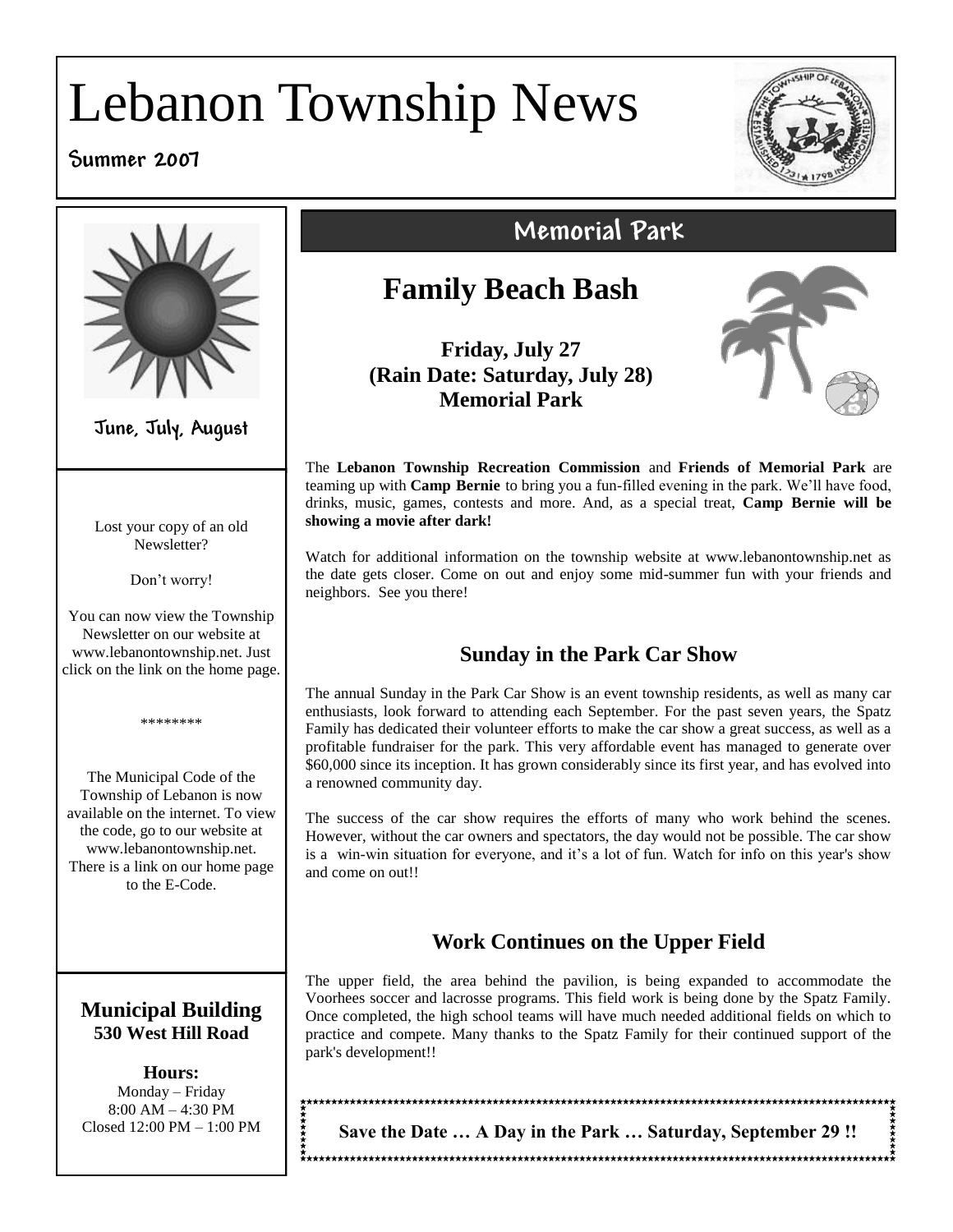## **Fire Department**



#### **What we Did in 2006 / Life of a Volunteer Fire Fighter**

In 2006 the Fire Department answered **180** calls to serve our community. Although some calls are as short as 30 minutes, other calls are as long as four to five hours.

This is where we spent most of our time:

| <b>Type of Call</b>        | <b>Number of Calls</b> |
|----------------------------|------------------------|
| <b>Structure Fires</b>     | 7                      |
| <b>Vehicle Fires</b>       | 3                      |
| <b>Brush Fires</b>         | 15                     |
| <b>EMS</b> support         | 31                     |
| Hazardous Materials Calls  | 17                     |
| <b>Service Calls</b>       | 2                      |
| Good Intent / False Alarms | 57                     |
| Other Calls                | 48                     |

These calls do not include time spent on drills, trainings or meetings. So as you can see it takes a good deal of time to be a volunteer… I know my wife loves to hear the pager going off in the middle of the night! All of the members of the department would like to thank their families for understanding how much time we spend serving our community.

#### **2006 Annual Fund Drive**

The Fund Drive Committee would like to thank you for your support during our 2006 fund drive. While we understand that a dollar never seems to go as far as we would like it to, every donation counts.

Look for upcoming fundraising events. The Fire Department has applied for a raffle license to hold a cash raffle. All members will have tickets for sale and the drawing will be in November. More information to follow.

Thank you again, Fund Drive Committee

#### **Junior Fire Fighters Needed**

If you have a son or daughter between the ages of 14 and 18 who might be interested in becoming a Junior Fire Fighter, we'd like to hear from you. We can explain more about the Lebanon Township Fire Department and the responsibilities of a Junior Fire Fighter. Perhaps this could become a career path for your child. For more information, please call Steve at (908) 537-4454, or send e-mail to smbisbee@comcast.net.

#### **Pancake Breakfast**

The Lebanon Township Fire Department has been holding Pancake Breakfasts for over thirty years. This great tradition is held from 8:00 AM to Noon every second Sunday from October until June, at Station One on Anthony Road. The cost is \$5.00 for adults and \$3.00 for children under 10. All money raised supports the Lebanon Township Fire Department.

Directions to Station One on Anthony Road:

- From the A&P in Califon, follow Sliker Road until it turns into Anthony Road (bear left onto Anthony). Follow Anthony Road. Watch for signs; the Fire House will be on the left.
- $\bullet$ From Point Mountain or Route 31, take Musconetcong River Road (Route 645) to Hollow Road. At the top of the hill, turn right onto Anthony Road. Watch for signs; the Fire House will be on the left.
- From the Municipal Building or Hill Road, follow Red Mill Road to Newport Road. Make a right onto Newport and follow to the end (just past the Road Department Building). Turn left onto Anthony Road. Watch for signs; the Fire House will be on the left.
- If you get lost call (908) 537-2838.

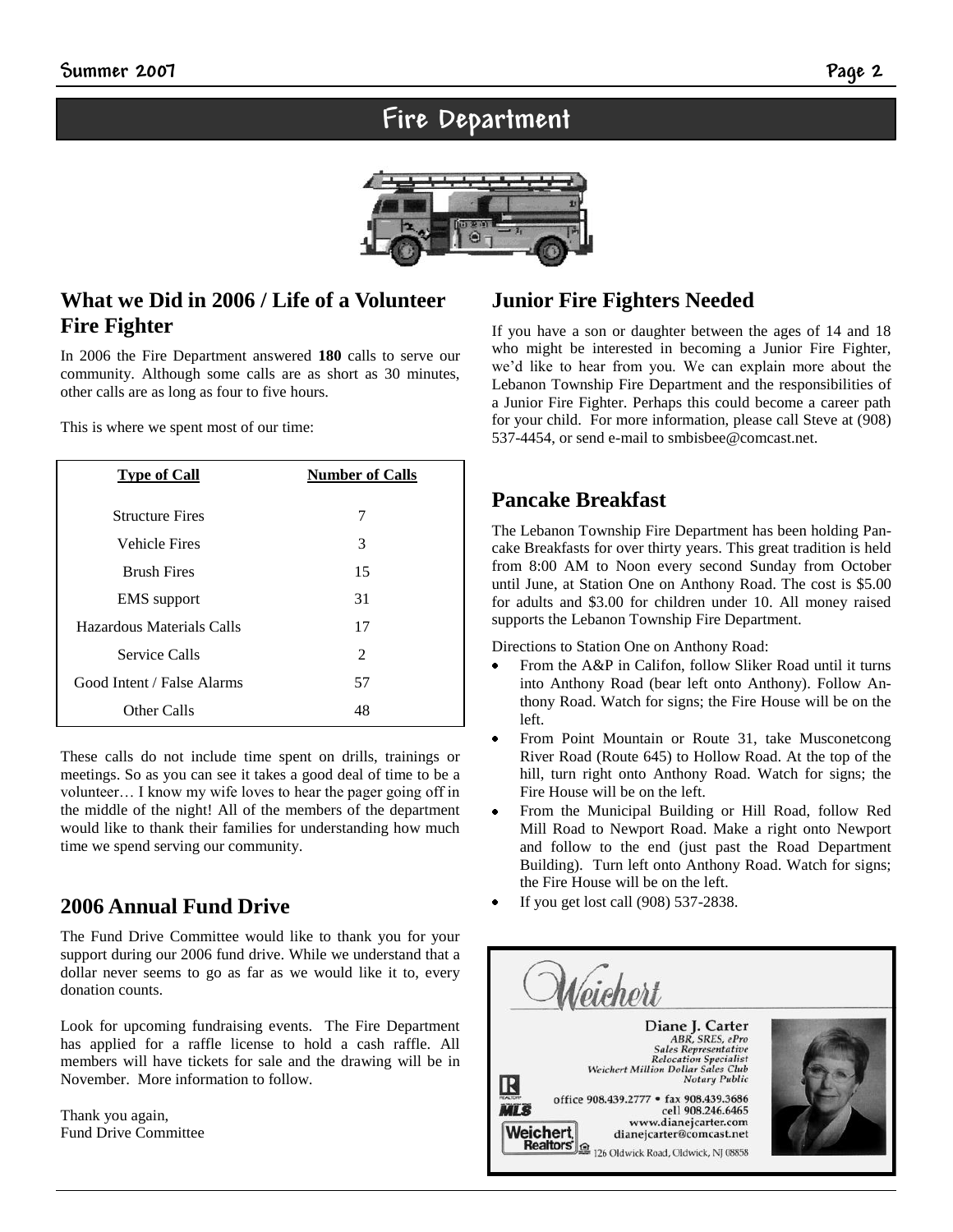## **First Aid Squad**

#### **Lebanon Township First Aid Squad Answers The Call No Matter What Age**

If you come to our monthly meetings the second Monday of the month at 7:30 PM in the Squad Building on West Hill Road, no matter what your age or background, don't be surprised if you fit right in. We are always looking for new faces to join the ranks. We are a diverse group of dedicated individuals concerned with providing free emergency services to our community.

We have a dynamic cadet program for young people up to 18 years old. Cadets get the benefit of learning discipline and responsibility. From the age of 16 on up, the cadets attend EMT school and respond under the supervision of a crew chief. They are expected to act in a professional manner and are valued members of the squad. Many cadets develop interests through the squad that continue on into their selected professional field.

Former cadet Tino DeSantis exemplifies our cadet program. He started out as a cadet when he was a student at Voorhees High School. He took the initiative and took on the technical aspect of operations for the squad. Before he left high school he was appointed to Technology Officer. He is continuing his interest in technology at college and continues to be a valued member of the squad. By using his work at the squad as a spring board, he has built up an impressive resume that will carry him into his professional life.

We also welcome retirees. Retirees are the backbone of our day crew and we could not operate without them. Bill Rauschenberger, 70, is a driver for the day crew. After being an elementary teacher for 36 years, he retired last June. He was looking for something to do in the community, when his daughter suggested that he try joining the local rescue squad. He agreed to be a driver. He now shares driving duties on the day crew with another retiree. A third retiree has taken the leap and become an EMT. He now heads up the day crew. They enjoy being active members of the community.

No matter what your age, the squad can use your skills and talent or help you develop them. Last year at this time, we had responded to 260 calls. This year that number keeps growing. The squad answers calls 24 hours a day, seven days a week. They also cover standbys at Voorhees High School and take requests for simple transports. Joining the squad has many other benefits, including tuition reimbursement, a pension plan and the camaraderie of working with a close group of people. For more information, visit www.19Rescue.org.



#### SERVING HUNTERDON COUNTY AND SURROUNDING AREAS

| <b>RENOVATIONS</b>                | <b>COMPUTER LINES</b>                |
|-----------------------------------|--------------------------------------|
| <b>ADDITIONS</b>                  | <b>PHONE / FAX WIRING</b>            |
| <b>NEW CONSTRUCTION</b>           | CEILING AND ATTIC FANS               |
| <b>SERVICE UPGRADES</b>           | WASHERS, DRYERS, A/C LINES           |
| OUT DOOR LIGHTING                 | <b>TRACK &amp; RECESSED LIGHTING</b> |
| <b>GENERATOR BACK-UP WIRING</b>   | <b>SMOKE DETECTORS</b>               |
| <b>TROUBLE SHOOTING / REPAIRS</b> | <b>HOT WATER HEATERS</b>             |

#### EFFICIENT, COURTEOUS SERVICE, QUALITY WORK **FREE ESTIMATES**

John J. MacKenzie

(908) 638-8534



*<u>DEPENDABLE</u>* **SERVICE SINCK 1936** 

PERSONAL & COMMERCIAL INSURANCE FOR ALL YOUR NEEDS

908-638-8558 or toll free 800-476-7466

www.groendyke.net E-mail airgro@att.nct

295 Route 513, Califon, NJ 07830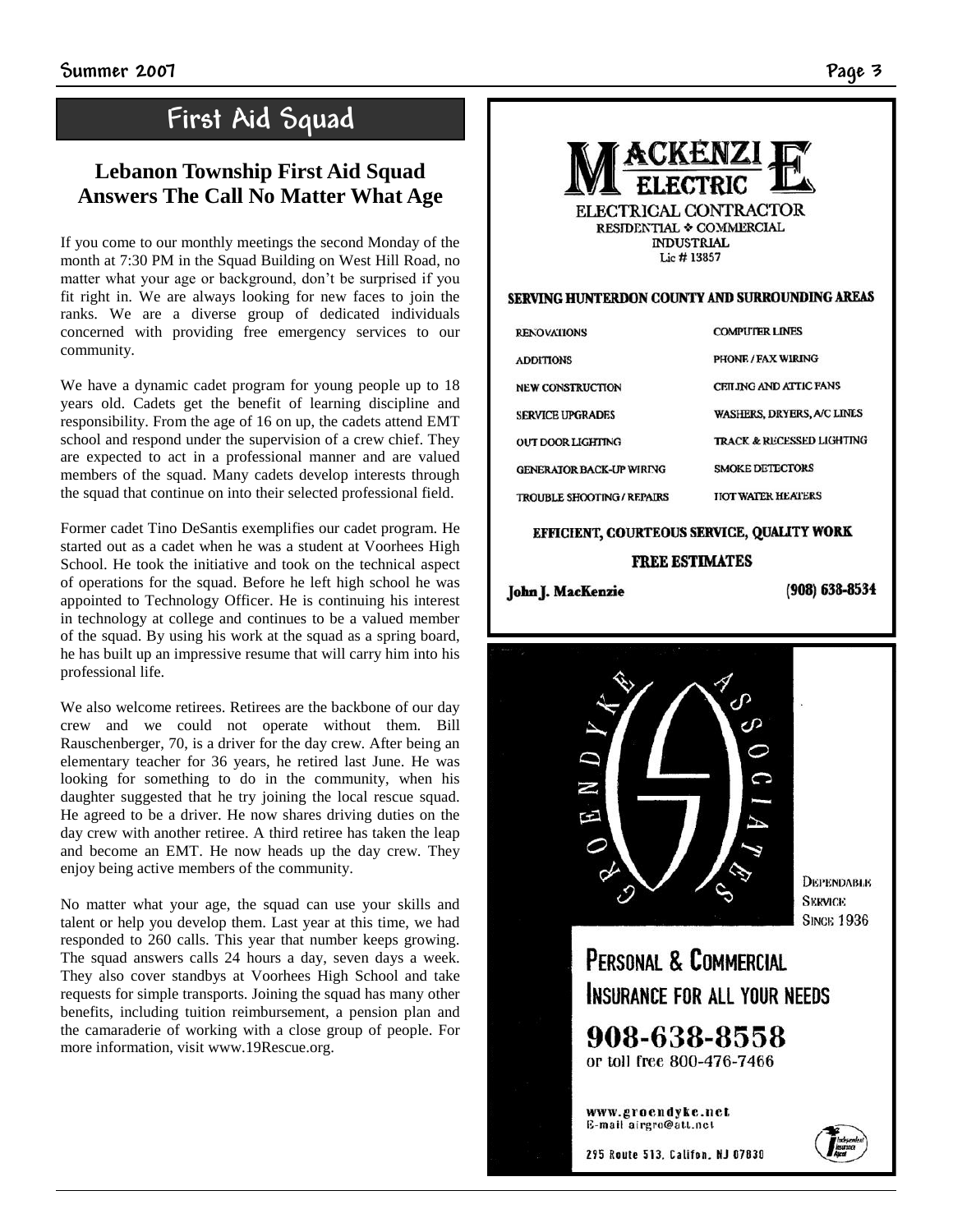## **Police LTAA**

#### **Police Academy Welcomes High Bridge Youth**

The Lebanon Township Police Academy has a proud 10 year history in the township, and this year they welcome High Bridge residents into the program. The Academy is open to children presently enrolled in 5th and 6th grade and residents of Lebanon Township or High Bridge. The Academy will run from June 25 through June 29.

The Junior Police Academy simulates a true police academy experience. Participants learn about many aspects of public service including police, fire and emergency services, and participate in many activities, including physical training and firearms.

This is a wonderful experience for our young people. The officers of the Lebanon Township and High Bridge Police Departments are looking forward to a challenging and exciting week with our local youth.

## **Let's Play Soccer!**



#### Believe it or not, it's time to start thinking about playing Soccer in the fall. Watch for forms in your child's backpack or click on the LTAA link on the township website at

www.lebanontownship.net. LTAA soccer is open to children entering grades K-8 in the fall.



 $**$  FREE ESTIMATES  $**$ 



**Jim Newman 324 Newport Road** Glen Gardner, NJ 08826 (908) 537-6521 lawnnorder@earthlink.net

### **Incredible Renovated Ranch on 1.5 Acres**



Move right into this lovely 3 bedroom Ranch located in a desirable neighborhood.

Features include a huge kitchen with custom cherry cabinets & Corian counters, renovated baths & finished basement.

Enjoy your private, fully fenced rear yard with level open play areas, small stream & gardens.

211 Fox Hollow Road, Lebanon Township MLS# 2396567 Offered at \$439,900

**Weichert Realtors Oldwick 908-439-2777** Listing Agent: SHARON GROBEN 908-303-9385

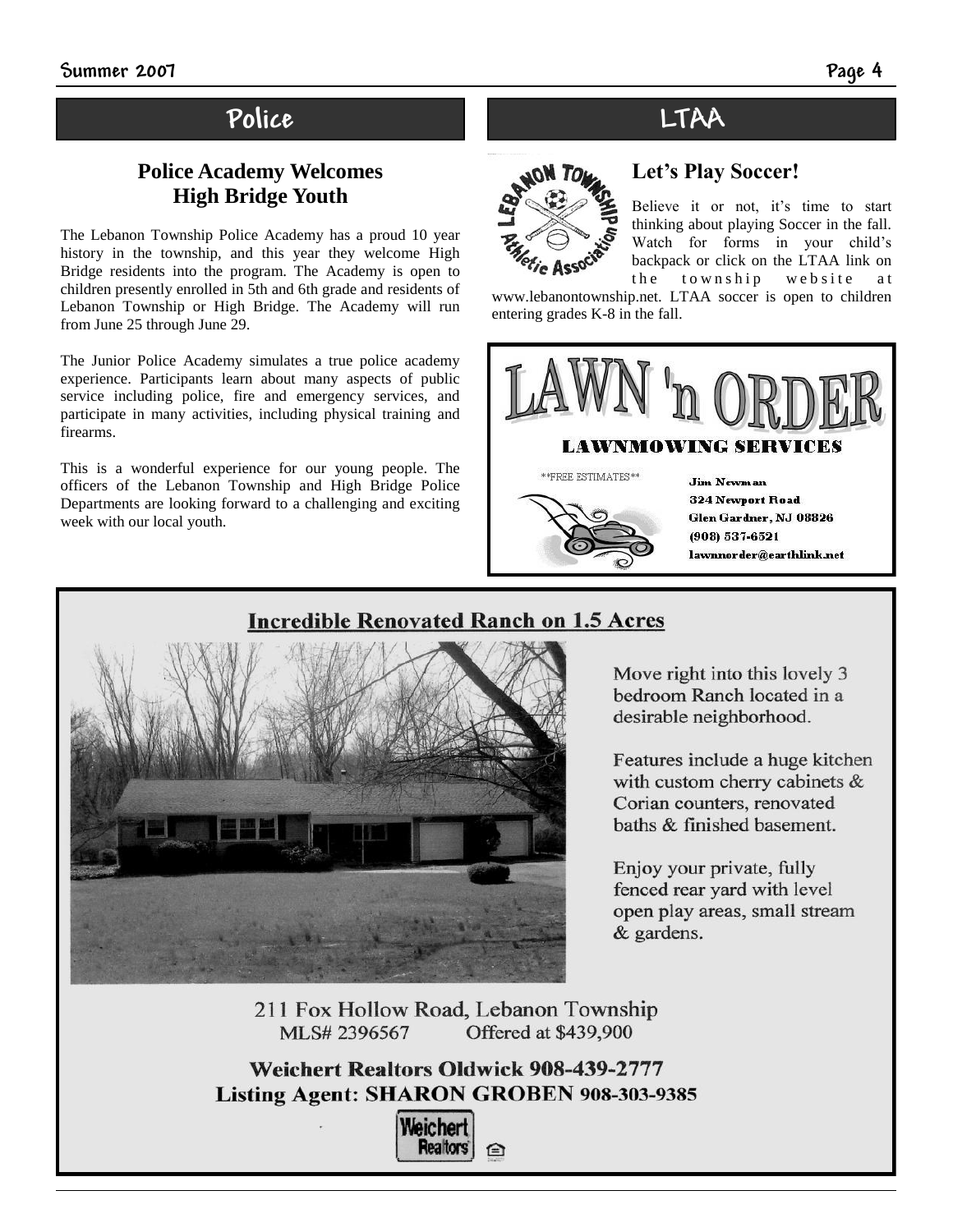#### **Easter Egg Hunt**

The Easter Egg Hunt was held on Saturday, March 31 at Memorial Park. It was a beautiful day! Children hunted for eggs, played games and visited with the Easter Bunny. A great time was had by all!





. Vans, Cars, Motor Homes Also Cleaned

Our Customers Are Our Friends! **John and Dolores Papp Lebanon Township, NJ** "Call For Neighborhood References!"

**Summer Recreation**

**Recreation**

The Work-Family Connection will be running a seven week summer camp from June 25 to August 10 at Valley View School. A half day and full day program will be available for children entering grades K-8 in the fall. The response from last year's program was excellent and we are looking forward to having them return this year. Once again, a subsidy from the Township has reduced the registration rates for Lebanon Township children.

Theme weeks, field trips, swimming, nature, arts & crafts, food projects, games, team sports, drama, theatre and music are just some of the activities to look forward to. Optional, additional offerings include Basketball Camp, Instructional Swim Lessons and Wiz Kids Tutoring Club.

Registration is going on now! Information has been sent home in Valley View and Woodglen backpacks and through the school email chains. For additional information and to register, go to The Work-Family Connection web site at www.workfamily.org or call (908) 439-3387 x10.

#### **Discount Amusement Park Tickets**

Don't go to the Amusement Parks this summer without checking our ticket prices first! Once again, we've partnered with New Jersey Recreation and Parks Association to bring you discount tickets to local amusement parks. Tickets will be available for purchase in the Municipal Building throughout the summer. This year, we are offering tickets to the following Amusement Parks:

- Hersheypark, Hershey, PA
- Six Flags Great Adventure & Wild Safari, Jackson, NJ
- Sesame Place, Langhorne, PA
- Dorney Park & Wildwater Kingdom, Allentown, PA
- Morey's Piers, Wildwood, NJ
- Waterworld at Mountain Creek, Vernon, NJ
- Camelbeach, Tannersville, PA
- Philadelphia Zoo, Philadelphia, PA

Check the township website at www.lebanontownship.net for ticket prices and availability.

Please direct all admission questions for these tickets to the individual parks. We can only accept checks made payable to NJRPA – NO CASH PLEASE!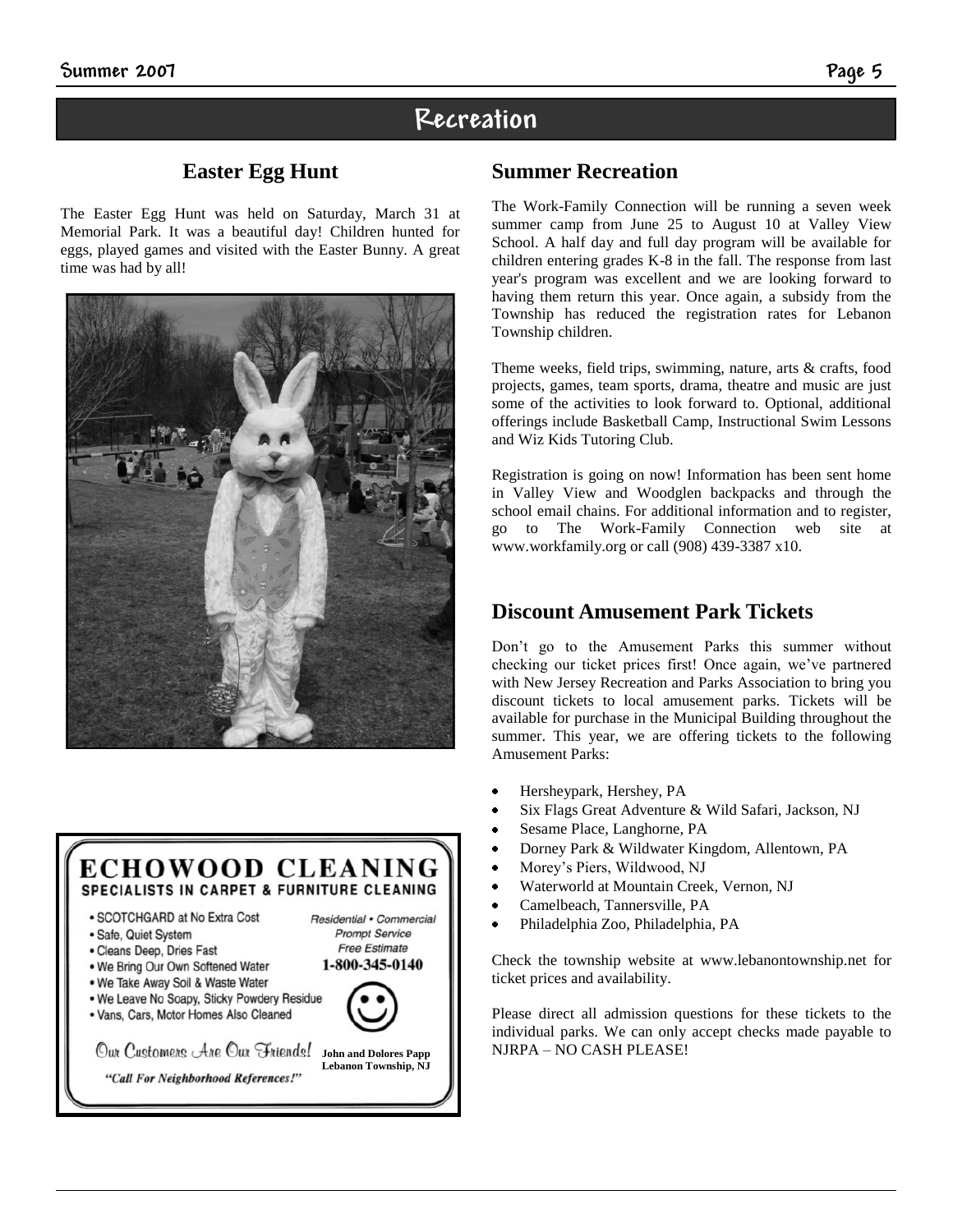## **Historians**

#### *A Look back at our Heritage ... By Ralph Lomerson Lebanon Township Historian*

#### **A few excerpts from an 1858 diary of a teacher, Mr. Bruster, who taught at the Mt. Airy School in Lebanon Township. The school was located on Anthony Road.**

Saturday May 29th, Attended exhibition at Antoine town (Antony) again this evening and played with the band on my accordion. A teacher from the Puddle district school played on the violin and sang some comic songs.

Friday July 2nd, Have promised my scholars a pic-nic tomorrow in the woods and they have been crazy during the week in anticipation of it.

Saturday July 3rd, Pic-nic came off this afternoon but the pleasure was destroyed by a heavy shower coming on about 2 hours after we got to our rendezvous so that we had to quit the ground abruptly for the shelter of a neighboring barn, but after the shower we returned to the place again, and although some what dampened, we took our afternoon's sport out and retired pretty well satisfied; there was quite a large attendance of parents and others, and a wish was expressed that I would get up another for the larger girls and boys. Our amusements consisted of Swings, Driving Barrows blind folded, Jumping for candies tied to a rope, Scrambling Peanuts, Etc.

Sunday July 4th, Attended Church in the morning, had a fourth of July Sermon but not on the usual principals of abusing the English, as he always speaks very highly of them.

Saturday August 14th, Since my school pic-nic a number of persons have been wanting me to get one up for the people at large which I have agreed to do.

Monday August 16th, Went to Antoine town this evening to engage some musicians for the pic-nic.

Saturday August 21st, Went by New Jersey Central Railroad to Easton, Pa. to purchase supplies for the pic-nic. Engaged 50 Dozen bottles of Sarsaparilla and Beer, 50 lbs. of candies, 5 bushels of peanuts, Etc.

Saturday August 28th, It rained at intervals during the morning and was expected to be stormy all day, but at 12 o'clock cleared up and the people began to assemble for the pic-nic in C. Forces woods, and it has ended I believe to the satisfaction of all. It has been the largest one ever held anywhere near here. The afternoon was fine, but had a heavy shower between 8 & 9 o' clock, which made me wet through and about 40 others that had not gone home; The Antoine town band attended and enlivened the woods with their music and Mr. J. Fritts sang some songs and fiddled for the dancers. I had up 8 swings, 5 sets of quoits; and 260 feet of tabling for the eatables.

Tuesday December 7th, Had some difficulty with one of the larger scholars today (disobedient & Saucy) which resulted in my putting him out of school and giving him a caning into the bargain. He was a son of one of the trustees, and the spiteful one at that, so he paid me a visit tonight, blackguarded considerable, and left saying I should be turned out of the school tomorrow.

Wednesday December 8th, About 1/2 hour before I closed school this afternoon along came the three trustees, entered the school house and seated themselves. When the school was dismissed, we talked the matter over. Some of the talk consisted in John Crivling (the offended trustee) asking me to go outside to fight him, which I politely declined by telling him if I dirtied my hands on him I should certainly be too dirty to teach school; he also said it was his wish to have me turned out of the school, but as neither of the other trustees thought that I had done anything wrong, but had acted just as I ought to have acted in the matter, and as I was willing to admit him again on promise of good behavior; he was advised to go home and give his son some advice on being civil to his teacher.

Wednesday December 22nd, Attended a call for teachers meeting at Whitehall this evening for the purpose of forming a township teachers association. 3 teachers attended, and a meeting was made up by the inhabitants of the vicinity. Mr. Skinner of Spruce Run School was appointed chairman, and I was called upon to give my ideas on the mode of teaching children to read. Mr. Skinner was called upon for his arithmetic, and he called on Mr. Rood of Whitehall school on the same subject and asked him to go to the blackboard and perform an addition sum in Roman Figures which he did correctly. I then gave them a blackboard exercise on teaching numeration and rapid addition; I was then requested to draw up a constitution, and submit it to the next meeting to be held on this day in two weeks

Saturday Jan. 29, 1859, Have this day brought my school teaching to a close and presented the most worthy scholars with a prize each. 1st. George Fritts; 2nd. William Prall; 3rd. David Hill; 4th. Mary Nulter; 5th. Jane Fritts; 6th. John Hazzlet; 7th. Jacob Crivling; 8th. Susan Castner; 9th. Thomas Force; 10th. Joseph Apgar; 11th. Isaiah Bryan; 12th. Martin Force; Some of course are glad that I leave and some went home crying on account of my going away.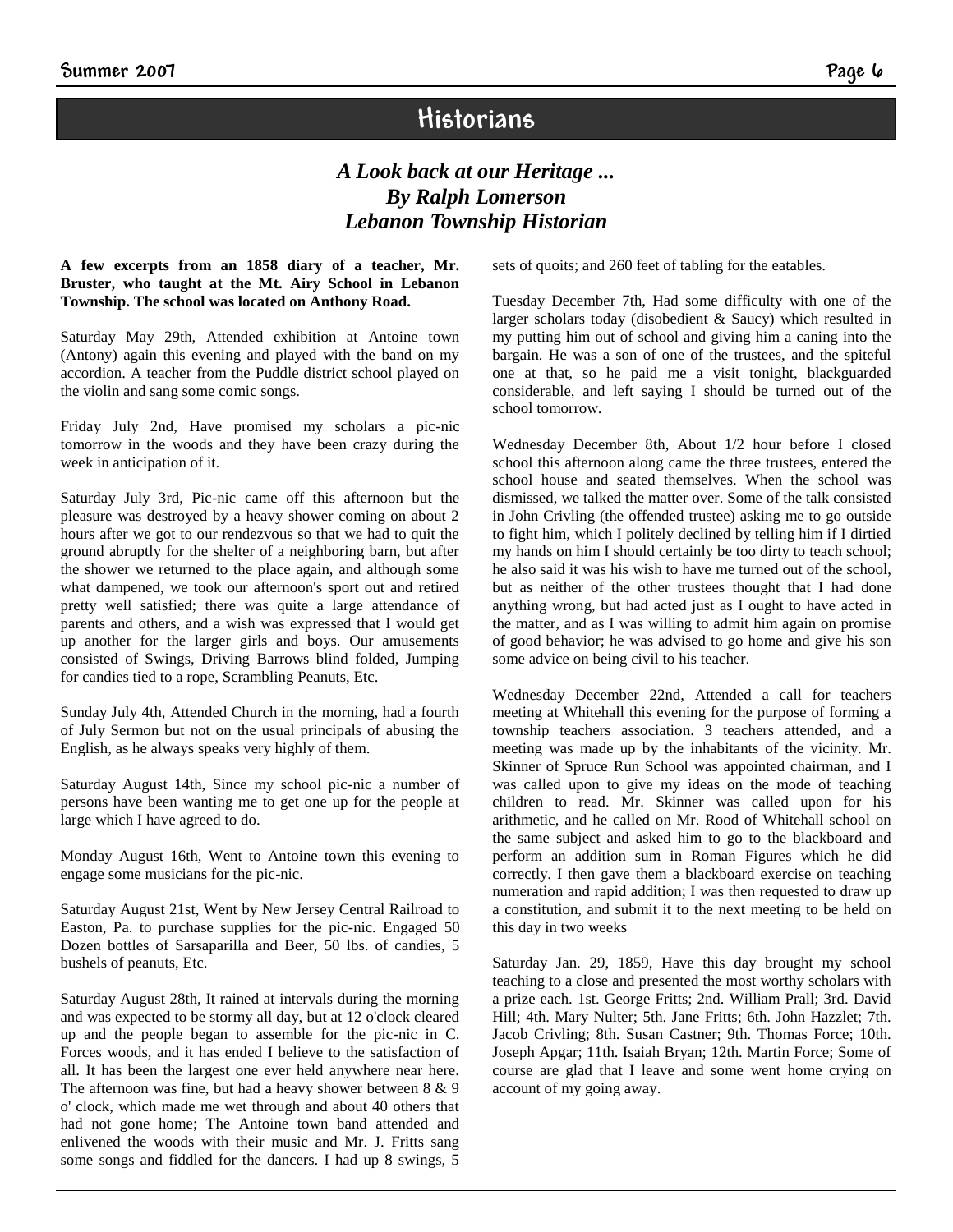#### **TIDEWATER PIPE LINE, LTD.**

#### **A Documentary By Ralph Lomerson**

Your Historian is on an exciting adventure. Since last fall and through the past winter, I have been working with a German Film Company, Engst Film Gmbh, of Koeln, Germany. We are doing a Documentary of the old Tide Water Pipe Co., the first interstate crude oil pipe line in the world. The pipe line company was formed in 1874, with construction beginning in 1878. It ran between Rixford, PA. to Bayonne, N.J., running through Lebanon Township, with a pumping station located at Changewater, N. J.

I have been sending history, pictures and other information to Germany. The film company is coming to this country sometime in July to film the collection of tools I have collected, and to film some sites along the rite of way in Pennsylvania.

When completed, this will be aired on the Discovery Channel sometime this fall. I will keep you informed, when the time comes.

For the last 28 years, Hayth's Preschool has been providing exceptional child-centered programs that are structured around the individual needs of each child. It is a place where wonderful memories are made.

#### **Programs Offered**

| $9:00 AM - 11:30 AM$                   | ** All programs are                          |
|----------------------------------------|----------------------------------------------|
| $9:00 AM - 12:15 PM$                   | a hands on approach<br>for every child. This |
| 7:00 AM $-$ 5:45 PM (full day)         | allows each child a                          |
| 7:00 AM $- 12:15$ PM (half day)        | multi-sensory<br>approach to grow            |
| $9:00 AM - 3:00 PM$                    | and develop life-long<br>skills. **          |
| $11:45$ AM $-3:00$ PM $+$ Kindergarten |                                              |

#### **Before and after school Programs:**

Before and after school busing available for Lebanon Township School students in grades Kindergarten and up. Busing is available for AM and PM Kindergarten students.

Open enrollment! Call today to schedule a visit! We look forward to meeting you!



## **Recycling**

#### **Township Depot Continues**

The Township Recycling Depot is held on the **third Saturday of each month** from 8:30 AM to 11:30 AM behind the First Aid Squad and Municipal Buildings, 530 West Hill Road. Containers (aluminum, bi-metal, glass, and #1 and #2 plastics) can be commingled. Cardboard, newspapers and junk mail/ magazines should be bundled and tied separately. Household batteries can also be dropped off. Please observe the rules we're getting a lot of plastic that is not #1 or #2.

#### **Computer & Propane Tank Collection Day**

The Hunterdon County Utilities Authority (HCUA) will hold a computer & propane tank collection day on Saturday, June 16 from  $9:00$  AM  $- 1:00$  PM at the Hunterdon County Library Complex, State Route 12, Flemington. They will accept up to 10 circuit board containing electronics (computers, monitors, speakers, televisions, VCRs, DVD & CD players, fax machines, stereo equipment, radios, cellular & cordless telephones) and three 20 pound propane tanks per household. They will not accept helium containers, oxygen containers, other gas containers, other electronics, hazardous or solid waste. Hazardous waste will be accepted on Saturday, July 14.

For more information, contact HCUA at (908) 788-1110 or by email at hcua@co.hunterdon.nj.us or check their web site at co.hunterdon.nj.us/depts/swr/hcua.htm.

#### **Household Hazardous Waste Cleanup Day**

The Hunterdon County Utilities Authority (HCUA) will hold a hazardous waste cleanup day on Saturday, July 14 from 9:00 AM - 1:00 PM at the Hunterdon County Complex, Route 12, Flemington. They will accept up to 10 gallons or 80 lbs. of the following: latex paint, oil based paint, paint thinner, asbestos pipe wrap, varnish/stains, insecticides, pesticides, gasoline, herbicides, pool chemicals, aerosol cans, kerosene, gas/oil mix, photographic chemicals, battery acid, drain cleaner, mercury, fuel oil/sludge, diesel fuel, fluorescent tubes, smoke alarms, and fire extinguishers. Consolidate latex paints and oil based paints, keeping them type separated, to make full cans. Wrap fluorescent tubes in newspaper or put back in original sleeve. They will accept with no quantity limit: used motor oil, antifreeze, and automotive and household batteries. They will not accept empty containers, radioactive materials, explosives, air conditioners pentachlorophenol, PCBs, silvex, solid waste, tires, electronics and propane tanks.

For more information, contact HCUA at (908) 788-1110 or by email at hcua@co.hunterdon.nj.us or check their web site at co.hunterdon.nj.us/depts/swr/hcua.htm.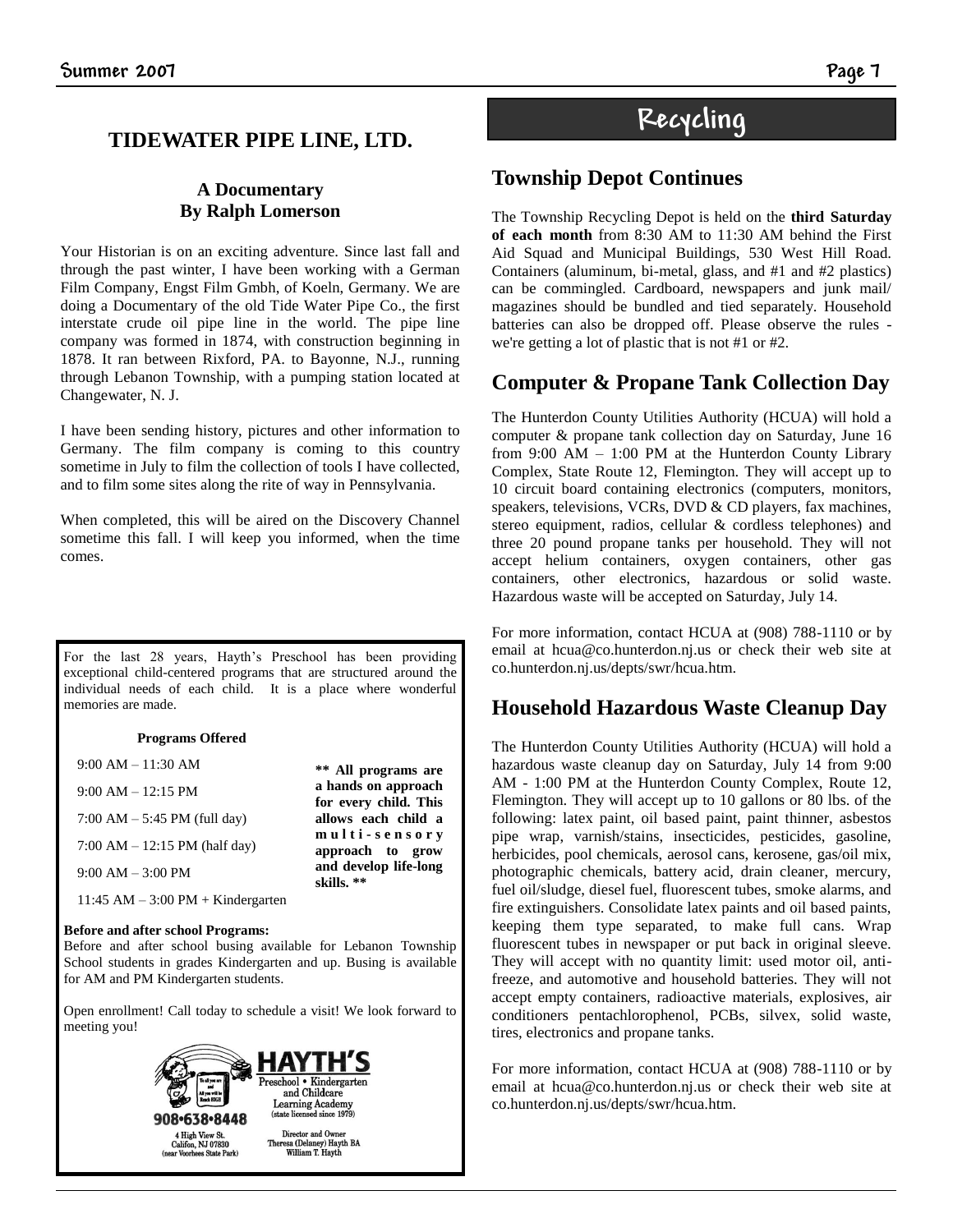## **Bunnvale Library**

#### **Visit your Library Online**

Many Hunterdon County residents have seen how easy it is to use the county library's new online system by visiting www.hclibrary.us. The system allows you to search for items, renew items you've already borrowed, and place hold requests. Materials can be ordered from other county library branches and sent to Bunnvale for your convenient pick up. You can receive a phone call or email message when your items have arrived and are ready for pick up. You can also view the items you have checked out and the dates they are due back. We've seen usage increase dramatically, which proves people like saving time and money, especially on gasoline.

#### **Frequently Asked Questions**

(Q) Is Bunnvale Library part of the Hunterdon County Library system?

(A) Yes, we are.

(Q) Can library materials be returned to a different location than they were checked out of?

(A) Yes. Materials checked out of any branch of the county library system, can be returned to any other branch of the county library system.

(Q) Can DVDs, videos and music CDs be put into the book drop outside the front door?

(A) Yes. If the cover is loose, we ask that you please put a rubber band around the item before putting it into the book drop. With warmer weather on the way, please also be careful not to leave these items in your hot car.

#### **Library Notes**

- Summer is on the way and we will again offer our summer reading program with special programs, activities, and prizes. All information should be available in mid-June.
- Our hours are Wednesdays, 1:00 8:00 PM and Thursday Saturday, 10:00 - 5:00 PM. Our telephone number is (908) 638-8884.
- Next month's display cabinet will have handmade baskets by Elaina Young.
- Bunnvale Library needs volunteers. If you have some time to spare, please give us a call.





**Check Our Website for Updates at** www.paddlerscove.com

**Perception • Dagger • Wilderness System Emotion • Current Designs • Heritage** Riot • Wavesport • Mainstream

Port Colden Mall . Rt. 57E, Washington, NJ Call 888-835-5295



Providing all specialities of healthcare to communities throughout Central New Jersey.

**Hunterdon Healthcare** 

#### PHYSICIAN REFERRAL SERVICE 1-800-511-4HMC  $(1-800-511-4462)$

Call today for an expert physician close to home.

Hunterdon Medical Center 2100 Wescott Drive Flemington, NJ



The Heart of Modern Medicine www.hunterdonhealthcare.org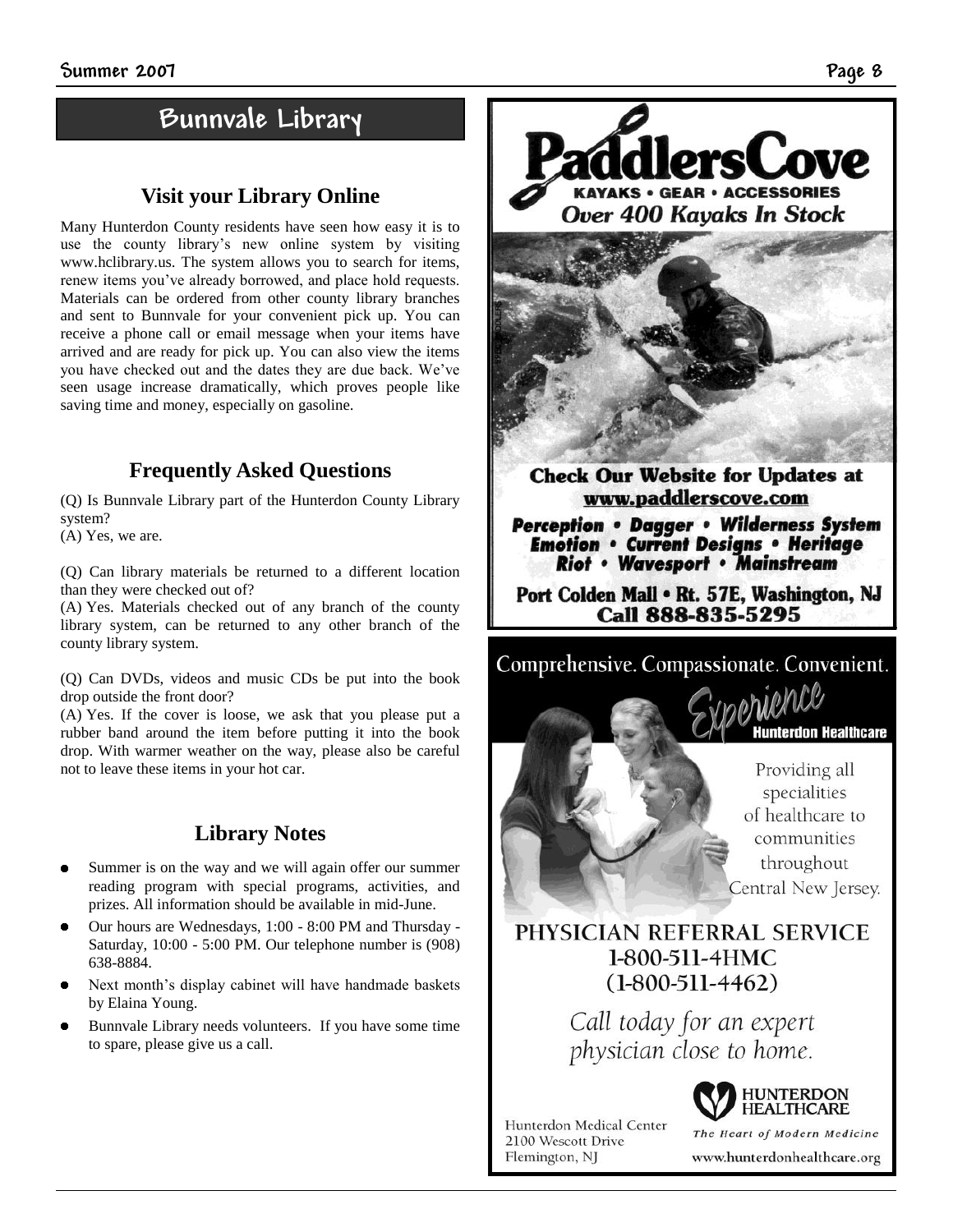## **Education**

#### **Lebanon Township Education Foundation**

Dear Township Residents:

If you are interested in making a positive impact on the quality of life in Lebanon Township, please consider joining the Lebanon Township Education Foundation (LTEF).

The LTEF is a not-for-profit organization that was formed within the last year by a group of township parents concerned about education in this community and the funding constraints faced by township schools. The LTEF is dedicated to the enrichment of educational opportunities for all residents of Lebanon Township. Its primary goal is to develop a partnership between township residents and the schools to shape the vision of Lebanon Township as a community that values lifelong education. Towards this end, the LTEF plans to raise funds to provide adult evening education programs, senior citizen classes, mini-grants for specific classroom and staff needs in our schools, and for improvements to school facilities.

Our first major fundraising effort was a very successful charity golf outing, which took place at the Stanton Ridge Country Club on October 30, 2006. This event, called the "Touched by the Cause" Golf Invitational, was held in the memory of Jess A. and Lisa Marie Bennett Vreeland, who tragically lost their lives in a motorcycle accident in March, 2006. Their three children are students at Valley View School and live in Lebanon Township with their grandparents.

The golf outing raised over \$17,000. Half of the proceeds were donated directly to The Vreeland Children Education Fund, which was set up to help support the childrens' future educational pursuits. The other half goes to the Lebanon Township Education Fund to support educational programs in the Vreelands' memory.

The LTEF is also spearheading the effort to update the outdoor play equipment at Valley View Elementary School and Woodglen Middle School. Plans at Valley View include an entirely new play system for pre-school and grade-school children, while Woodglen will receive a fun fitness course that is appropriate for middle school students. This campaign received a jump-start with a generous donation of \$5,000 from the Lebanon Township PTA, and will continue to seek support through community fundraising events, contributions and grants.

The LTEF is currently comprised of a small but dedicated group of township residents. If you are interested in lending your ideas, creativity and/or organizational skills to our cause, we look forward to welcoming you to the group. Specifically, we are in need of new members to assist in the coordination of our Adult and Senior Citizen Educational Programs, as well as someone to take on the role of Web-site Coordinator. If interested, please contact us at (908) 849-7913, or walshtrips@comcast.net. You can also access our web site at www.LTEFuture.org.

Mike Walsh President, Lebanon Township Education Foundation

#### **Summer Sports Programs Offered by the Woodglen Booster Club**

The Woodglen Booster Club is a non-profit organization whose mission is to conduct fundraising activities and boost morale for the Woodglen Middle School's Interscholastic sports programs. All proceeds are used to supplement the needs of Woodglen School's interscholastic soccer, field hockey, basketball, softball and baseball.

The Booster Club, in conjunction with the US Sports Institute, will offer two sports camps this summer at Memorial Park. Both camps will run the week of July 23 - 27.

A Multi Sports camp will be held for children ages 5 - 7 and 7 - 14. Participants will experience over 15 different sports from around the world. All activities will take place in an atmosphere which promotes good sportsmanship, teamwork and most of all fun. Campers will receive technical instruction in each sport, then experience the sport in a realistic game situation. Campers will receive a t-shirt and certificate.

A Sport Squirts camp will be held for children ages 3 - 5. Campers will be introduced to a variety of sports such as Soccer, T-ball, Basketball and Hockey, in a safe, structured environment to ensure learning. Activities are designed to evoke a child's imagination in which they can find Nemo, send Shrek into a spin or capture Jellyfish with Sponge Bob Square Pants. All activities promote hand-eye coordination, movement and balance and most importantly fun.

For more information or to register for these camps, please visit the township website at www.lebanontownship.net, and click on the Education link.

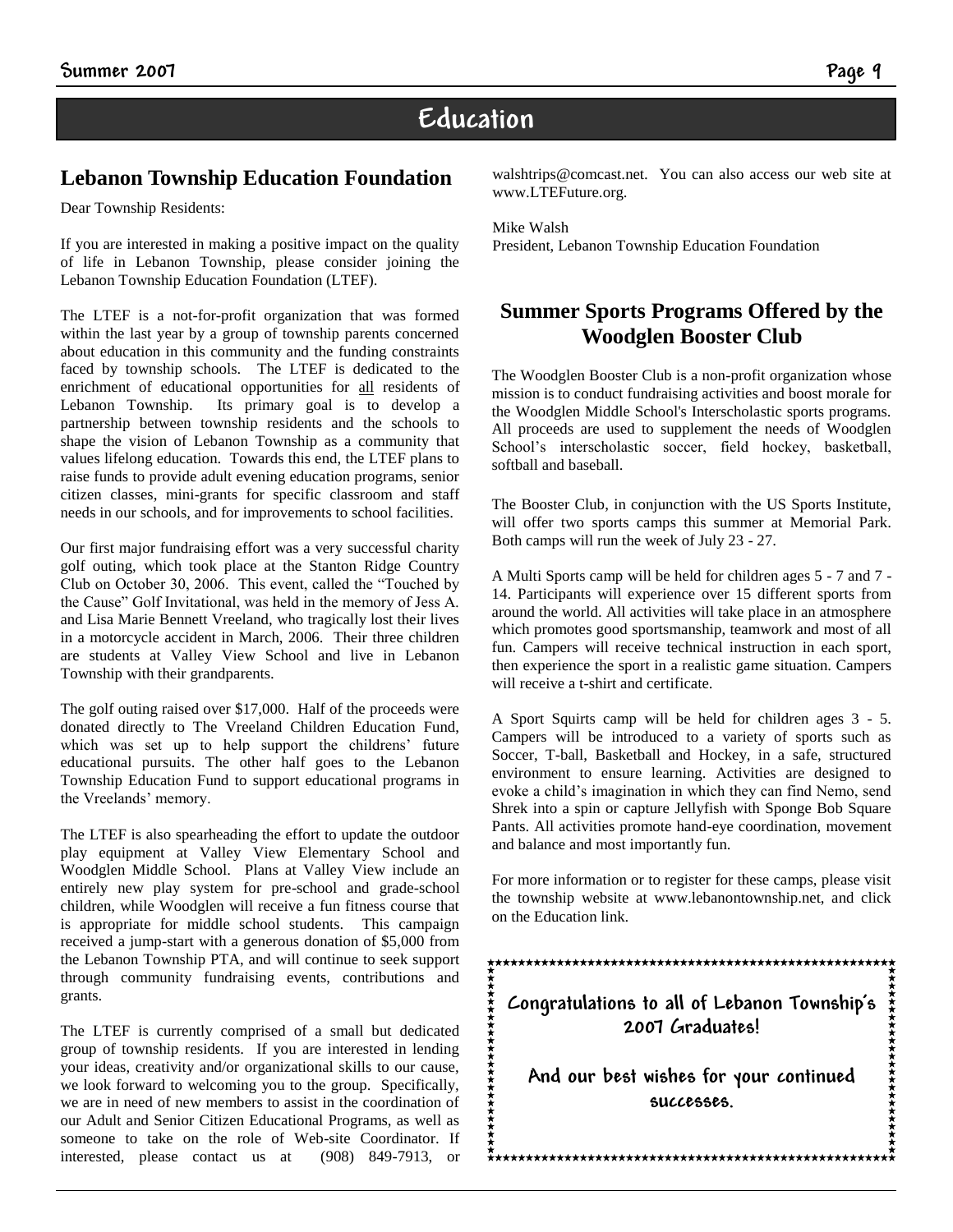### **Community News**

#### **Tricky Tray for Open Cupboard Food Pantry**

The Open Cupboard Food Pantry will sponsor a Tricky Tray on Friday, June 8, at the Lebanon Township Rescue Squad Building, 528 West Hill Road, Lebanon Township. Doors will open at 5:30 PM. Drawings will start at 7:30 PM.

This family event will feature items for all ages, including many gift certificates from local merchants. Door prizes and refreshments will also be available.

All proceeds will benefit the Open Cupboard Food Pantry in High Bridge. The Food Pantry is a non-profit, non-sectarian, volunteer organization dedicated to the distribution of food to people in need in Northern Hunterdon County.

For additional information, call Judi at (908) 735-9335.

#### **YMCA Camp Bernie Adventure Day Camp 2007**

Camp Bernie's summer day camp will run this summer Monday through Friday from 9:00 AM to 5:00 PM during the weeks of June 25 through August 17. Extended AM hours are offered from 7:00 AM to 9:00 AM. The program is open for campers in grades 1 to 7.

Activities include theme weeks, swimming, climbing tower, traverse wall, mountain biking, arts & crafts, canoeing, slingshot paintball, high and low ropes, archery, drama, wilderness survival, campfires, sports, games and much more. Adventure awaits! Join us this summer for fun, friends and memories that will last a lifetime.

For more information or to register, please contact Jennifer Agnew, Day Camp Director at (908) 832-5315 or email jagnew@campbernieymca.org.

#### **Clinton Sunrise Rotary to Hold Sprintin Clinton**

The Clinton Sunrise Rotary is holding the  $28<sup>th</sup>$  annual Sprintin Clinton on July  $15<sup>th</sup>$ . The race begins at 6:30 PM at the Clinton Community Center on Leigh Street. This event is a five kilometer race and a one mile fun run. The club is now accepting applications for participants and sponsors for the event. For more information go to www.clintonsunriserotary.com or call (908) 238-0970. All proceeds go to projects and grants which benefit people of all ages in Clinton and surrounding areas of Hunterdon County.

The Clinton Sunrise Rotary Club meets every Thursday at 7:30 AM at the Holiday Inn in Clinton. Please join us for a meeting. Rotary is an organization of business and professional leaders united worldwide who provide humanitarian service, and help to build goodwill and peace in the world. There are approximately 1.2 million Rotarians who are members of more than 31,000 Rotary clubs in more than 165 countries.





Matilda Palma, SRES REALTOR-ASSOCIATE® Weichert REALTORS® Million Dollar Sales/Marketing Club **Relocation Specialist** office 908.439.2777 x241 cellular 908.770.7837  $\mathbb{R}_{\textit{miss}}$ fax 908.439.3686 mpalma@weichert.com Weicherl 126 Oldwick Rd. **Realtors'** Oldwick, NJ 08858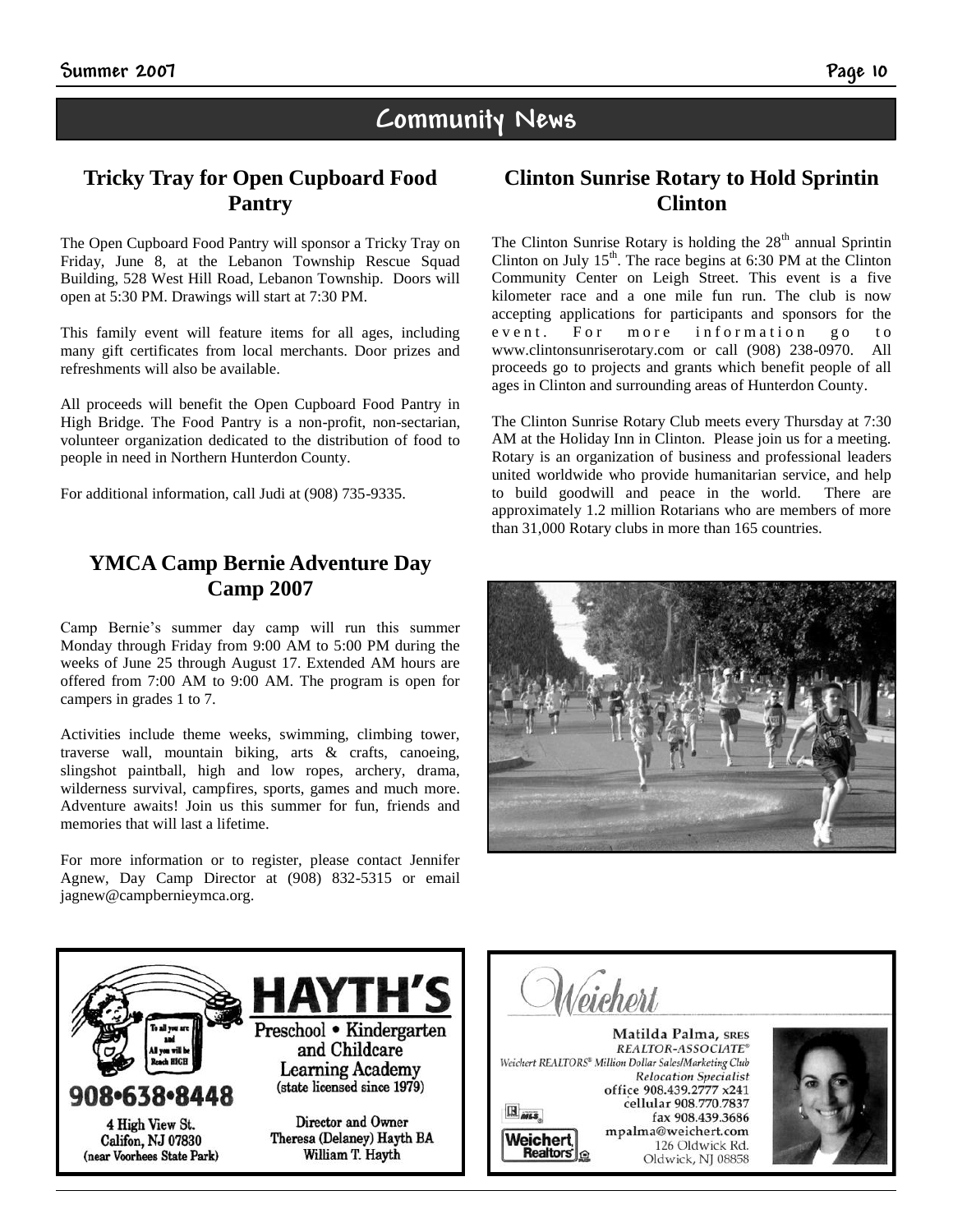|                                                                                       | 10wnsnip                        |  |  |
|---------------------------------------------------------------------------------------|---------------------------------|--|--|
| <b>TOWNSHIP COMMITTEE</b>                                                             |                                 |  |  |
| Mayor - Ed Post                                                                       | $(908) 832 - 6930$              |  |  |
| Deputy Mayor - George Piazza                                                          | $(908) 638 - 1104$              |  |  |
| Francis Monahan                                                                       | (908) 537-2412                  |  |  |
| Patricia Schriver                                                                     | $(908) 832 - 7066$              |  |  |
| Jay D. Weeks                                                                          | $(908) 832 - 7155$              |  |  |
| <b>MEETINGS</b><br>Meetings held at the Municipal Building unless otherwise specified |                                 |  |  |
| <b>Township Committee</b>                                                             | 7:00 PM 1st & 3rd Wed           |  |  |
| <b>Board of Health</b>                                                                | 6:30 PM 1st Wed as needed       |  |  |
| Planning Board                                                                        | 7:00 PM 1st and 3rd Tues        |  |  |
| Board of Adjustment                                                                   | $7:30$ PM 4th Wed               |  |  |
| Environmental<br>Open<br>Space<br>and<br>Commission                                   | $7:00$ PM 1st Mon               |  |  |
| Park Committee                                                                        | $7:30$ PM $2nd$ Mon             |  |  |
| <b>Agricultural Advisory Board</b>                                                    | $7:00$ PM $2nd$ Mon             |  |  |
| <b>Recreation Commission</b>                                                          | 7:00 PM 3rd Thurs               |  |  |
| <b>Library Committee</b>                                                              | 7:30 PM 2nd Wed at the Library  |  |  |
| <b>Historians</b>                                                                     | 7:30 PM 1st Thurs at the Museum |  |  |

|                                        | <b>FIRE – POLICE – FIRST AID</b> |                    |  |  |
|----------------------------------------|----------------------------------|--------------------|--|--|
| <b>Police Emergency</b>                |                                  | 911                |  |  |
| Police Dispatch                        |                                  |                    |  |  |
| Chief. Pam Schell                      |                                  | $(908)$ 638-8516   |  |  |
| Police Office Manager, Kathy Goracy    |                                  | $(908) 638 - 8516$ |  |  |
| <b>First Aid Squad Emergency</b>       |                                  | 911                |  |  |
| Squad Captain, Ken Ader                |                                  | $(908) 638 - 0549$ |  |  |
| <b>Fire Department Emergency</b>       |                                  | 911                |  |  |
| Chief. Warren Gabriel                  |                                  | $(908) 537 - 2838$ |  |  |
| Fire Official, Gary Apgar              |                                  | $(908) 537 - 6670$ |  |  |
| Burning Permits, Bob Dove              |                                  | $(908) 689 - 7771$ |  |  |
| <b>Office of Emergency Management</b>  |                                  |                    |  |  |
| Coordinator, Paul R. Jones             |                                  | $(908) 537 - 2850$ |  |  |
| <b>North Hunterdon Municipal Court</b> |                                  | $(908) 735 - 7775$ |  |  |
| <b>SCHOOLS</b>                         |                                  |                    |  |  |
| Valley View School                     | Grades $K - 4$                   | (908) 832-2175     |  |  |
| Woodglen School                        | Grades $5 - 8$                   | $(908) 638 - 4111$ |  |  |
| Voorhees High School                   | Grades $9 - 12$                  | $(908) 638 - 6116$ |  |  |

| <b>TOWNSHIP CONTACTS</b>                                                                                                                            |                    |                      |                                                                   |
|-----------------------------------------------------------------------------------------------------------------------------------------------------|--------------------|----------------------|-------------------------------------------------------------------|
| Township Clerk & Registrar of Vital Statistics                                                                                                      | Karen Sandorse     | (908) 638-8523 x11   |                                                                   |
| Deputy Clerk & Dog Licensing Agent                                                                                                                  | Kimberly Jacobus   | $(908)$ 638-8523 x10 |                                                                   |
| <b>Tax Collector</b>                                                                                                                                | Mary Hyland        | (908) 638-8523 x15   | Hours: Mon & Wed 8:00 AM - 4:30 PM                                |
| Treasurer                                                                                                                                           | Julia Gambert      | (908) 638-8523 x19   |                                                                   |
| Assessor                                                                                                                                            | Mary Mastro        | (908) 638-8523 x17   | Hours: Tues & Wed 8:00 AM $-$ 4:30 PM and by appointment          |
| Planning Board Clerk & Board of Adjustment Secretary                                                                                                | Gail Glashoff      | (908) 638-8523 x22   |                                                                   |
| Zoning Officer                                                                                                                                      | William Skene      | (908) 638-8523 x20   | Hours: Mon $1:00 \text{ PM} - 3:00 \text{ PM}$ and by appointment |
| <b>Lost Dogs</b>                                                                                                                                    | Judy Dunlap        | $(908) 537 - 2678$   |                                                                   |
| Hunterdon Humane Animal Shelter                                                                                                                     |                    | $(908)$ 996-2525     |                                                                   |
| Department of Public Works                                                                                                                          | Paul R. Jones      | $(908) 537 - 2850$   |                                                                   |
| Library Committee & Memorial Park Committee                                                                                                         | Art Gerlich, Chair | $(908)$ 638-4331     |                                                                   |
| <b>Recreation Commission</b>                                                                                                                        | Karen Newman       | $(908)$ 638-4332     |                                                                   |
| <b>Memorial Garden</b>                                                                                                                              | Eva Burrell        | (908) 537-2424       |                                                                   |
| <b>Recycling Committee</b>                                                                                                                          | Jan Gibas          | $(908)$ 638-4784     |                                                                   |
| Webmaster & Newsletter                                                                                                                              | Karen Newman       | $(908) 638 - 4332$   | Email information to karennewman@embarqmail.com                   |
| <b>Bunnvale Library</b>                                                                                                                             |                    | $(908) 638 - 8884$   | Hours: Wed 1:00 - 8:00 PM, Thurs - Sat 10:00 AM - 5:00 PM         |
| Township of Lebanon Museum at New Hampton                                                                                                           |                    | $(908) 537 - 6464$   | Hours: Tues & Thurs 9:30 AM - 5:00 PM, Sat 1:00 - 5:00 PM         |
| Hunterdon County Transfer Station                                                                                                                   |                    | $(908)$ 236-9088     |                                                                   |
| Hunterdon County Board of Health                                                                                                                    |                    | $(908) 788 - 1351$   |                                                                   |
| Construction Office, Christy Hoffman Farm, 108 Rt 512, Califon, NJ 07830                                                                            |                    | (908) 832-5552       | Hours: $Mon - Fri 8:30 AM - 4:00 PM$                              |
| For scheduling use of the Municipal Building Meeting Rooms or reserving the Memorial Park Pavilion, contact the Municipal Building at 638-8523 x10. |                    |                      |                                                                   |

## **Township Directory**